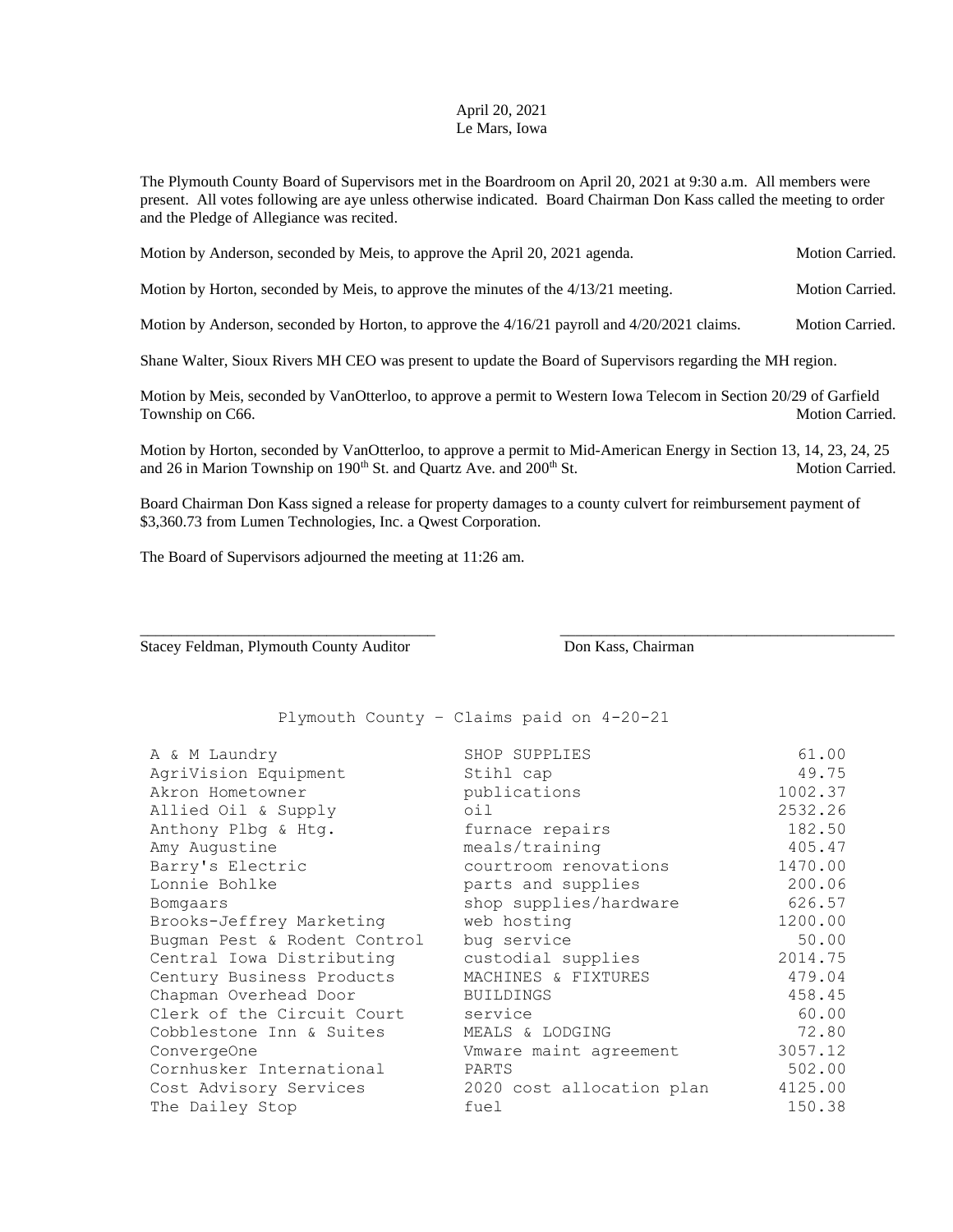| Dell Marketing                | computer                     | 1070.71  |
|-------------------------------|------------------------------|----------|
| Victoria DeVos                | misc. reimbursements         | 109.58   |
| Diana Dowhower                | office supplies              | 8.55     |
| Drico Products                | retirement gifts             | 320.00   |
| Eakes Inc                     | supplies                     | 724.16   |
| Fareway Grocery               | kitchen supplies             | 241.31   |
| Farmers Coop-Craig            | fuel                         | 1178.10  |
| Floyd Valley Healthcare       | medical supplies             | 2595.37  |
| Woodward Youth Corporation    | youth services               | 46.65    |
| Frericks Repair               | TIRES & TUBES                | 1724.58  |
| Frontier                      | phone services               | 3571.50  |
| GCC Alliance Concrete         | PIPE CULVERTS                | 1104.00  |
| Get Branded 360               | uniforms                     | 172.11   |
| Jolynn Goodchild              | office supplies              | 93.49    |
| Jamie Hauser                  | mileage                      | 200.48   |
| Heiman Fire Equipment         | fire extinguisher inspection | 45.00    |
| City of Hinton                | UTILITIES                    | 138.17   |
| Jenna Hodgson                 | postage                      | 8.60     |
| Donna Hoffman                 | well closing                 | 500.00   |
| Zach Holtgrewe                | MEALS & LODGING              | 25.00    |
| Hope Haven                    | SUPPLIES                     | 1821.44  |
| Ricky Hughes                  | crushed concrete             | 544.00   |
| Hydraulic Sales & Service     | OUTSIDE SERVICE              | 69.92    |
| HyVee                         | office supplies              | 36.43    |
| Iowa DOT                      | <b>EQUIPMENT</b>             | 50.00    |
| Interstate Battery System     | <b>BATTERIES</b>             | 422.85   |
| Iowa Abstract & Title         | abstract                     | 550.00   |
| Iowa County Attorney's Assoc. | ICAA 21-22 dues              | 680.00   |
| Iowa Co Recorder's Assoc      | 20-21 research/ed dues       | 1640.33  |
| Iowa Dept of Public Safety    | online warrants & article    | 3894.00  |
| Iowa Law Enforcement Academy  | $MMPI-2$                     | 150.00   |
| Iowa Prison Industries        | PCCB signage                 | 1391.66  |
| Iowa State Reserve            | reserve membership           | 20.00    |
| ISACA                         | conference fee               | 175.00   |
| Jack's Uniforms               | uniform                      | 486.60   |
| Justice Fire & Safety         | extinguishers service        | 221.68   |
| Kellen Excavation             | ROAD CLEARING                | 500.00   |
| Keltek Inc.                   | vehicle equipment            | 9960.12  |
| Klass Law Firm                | litigation attorney fees     | 390.00   |
| Knife River                   | ASPHALT CONCRETE             | 1575.00  |
| Kunkel Cleaning               | cleaning services            | 1720.00  |
| Lampert Lumber                | lumber                       | 795.25   |
| City of Le Mars               | rental                       | 872.16   |
| LeMars Daily Sentinel         | subscription                 | 128.55   |
| L.G. Everist Inc.             | GRANULAR                     | 6861.02  |
| Loffler Companies             | Canon contract               | 1156.66  |
| Marx Truck Trailer Sales      | snow plow paint              | 37.50    |
| Mauer-Johnson Funeral Home    | transport                    | 783.70   |
| MCI                           | call transfers cost          | 11.22    |
| MD Products                   | PARTS                        | 729.87   |
| Menards                       | supplies                     | 82.61    |
| Metal Culverts Inc            | CORRUGATED METAL PIPE        | 12942.80 |
| MidAmerican Energy            | utilities                    | 5311.98  |
| Midwest Honda Suzuki          | mower tires/parts            | 516.55   |
| Midwest Wheel                 | PARTS                        | 200.45   |
|                               |                              |          |